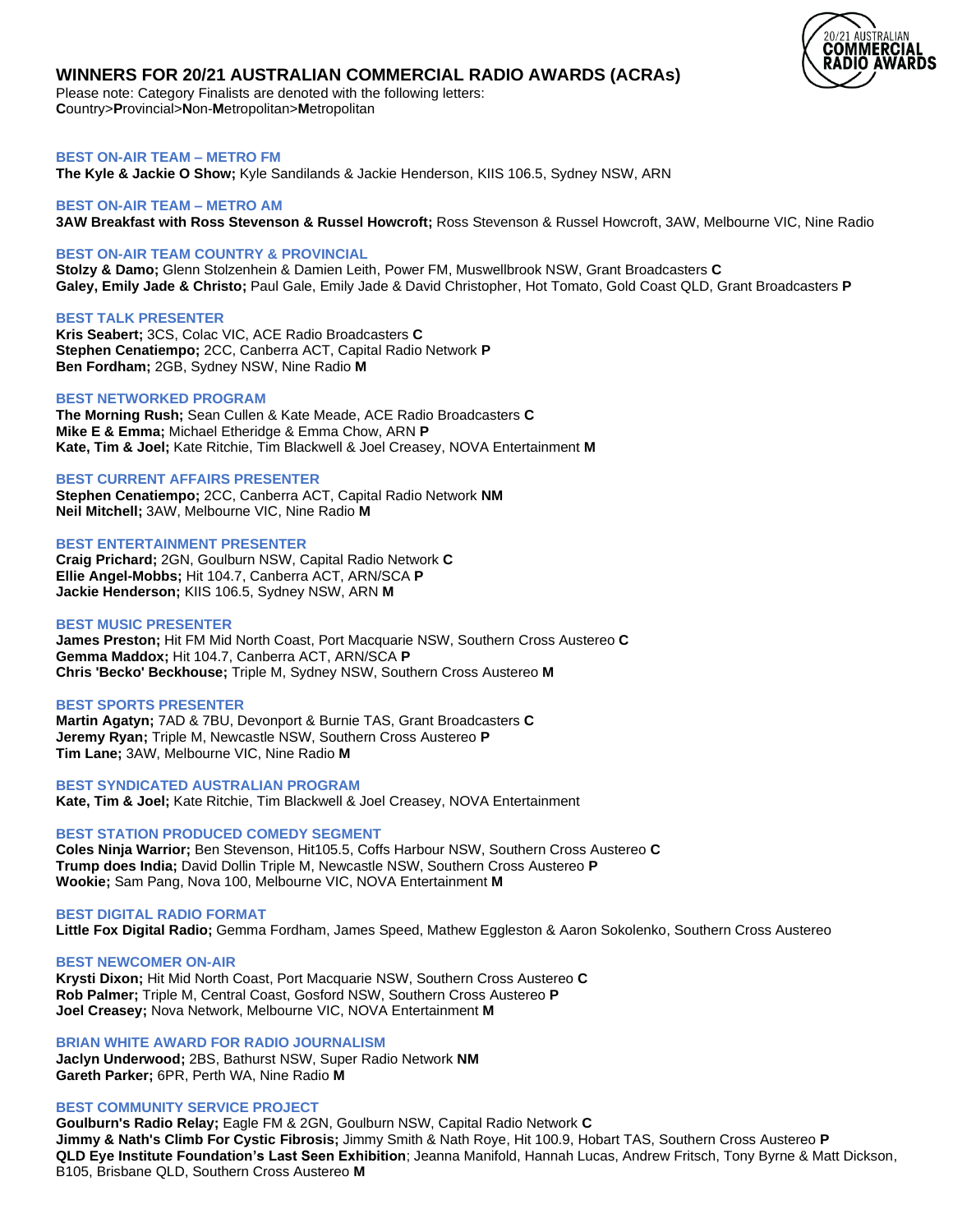

# **BEST RADIO SHOW PODCAST**

**Untold Story;** Bridget Brousard, Peter Everitt & Sean Flanagan, Triple M, Gold Coast QLD, Southern Cross Austereo **NM Jonesy & Amanda's Holiday Book Club;** Brendan Jones & Amanda Keller, WSFM, Sydney NSW, ARN **M**

#### **BEST ORIGINAL PODCAST – BRANDED**

**NSW Police State Crime Command: Lost at Sea Adam Shand;** Grant Tothill, Sarah Grynberg, Matt Nikolic & Michael James, Southern Cross Austereo

## **BEST ORIGINAL PODCAST – UNBRANDED**

**Zero Waste Baby;** Veronica Milsom, Jennifer Goggin, Darcy Thomson, James Milsom, Lindsey Green, Southern Cross Austereo

#### **BEST SPORTS EVENT COVERAGE**

**Triple M Newcastle NRL - Knights v Roosters;** Michael Hagan, Marc Glanville, Frank Barrett, Matt Rodwell, Jeremy Ryan, Dan Dimmock & Mark Sales, Triple M, Newcastle NSW, Southern Cross Austereo **NM State of Origin Decider 2019;** The Continuous Call Team, 2GB, Sydney NSW, Nine Radio **M**

#### **BEST DOCUMENTARY**

**Geoff Handbury Tribute;** Ray Adams, 3HA & Mixx FM, Hamilton VIC, ACE Radio Broadcasters **NM A Tribute to Danny "Spud" Frawley;** Triple M Footy, Triple M, Melbourne VIC, Southern Cross Austereo **M**

#### **BEST MUSIC SPECIAL**

**Youth Council Lockdown Music Special;** Mal Rock, Real FM, Mudgee NSW, Super Radio Network **C Gold Coast Runway Gig with Sheppard;** Moyra Major & Simon Baggs, Hot Tomato, Gold Coast QLD, Grant Broadcasters **P Woodstock Moments - 50th Anniversary;** Brad Pottinger, Ian Blackley & Rebecca Payne, 6IX, Perth WA, Capital Radio Network **M**

## **BEST MULTIMEDIA EXECUTION – STATION**

**ANZAC Day Broadcast;** James Thwaites & Nick Hay, 3CS & Mixx FM, Colac VIC, ACE Radio Broadcasters **C Hit 90.9's The Proposal;** Hit 90.9 Promotions & Content Teams, Hit 90.9, Gold Coast QLD, Southern Cross Austereo **P Guy Sebastian's Choir Surprise;** Kyle Sandilands & Jackie O, KIIS 1065, Sam Vallins & Derek Bargwanna, KIIS 106.5, Sydney NSW, ARN **M**

#### **BEST MULTIMEDIA EXECUTION – SALES**

**Destination Gold Coast's Play Money Promotion;** Kate Ellison & Inger Flathaug, Hit 90.9 & Triple M, Gold Coast QLD, Southern Cross Austereo **NM**

**Menulog - Hungry KIIS Gotta Eat;** Kyle Sandilands & Jackie Henderson, Will McMahon, Woody Whitelaw, Agency Sales, Brand Activations & Integration, KIIS Network, ARN **M**

#### **BEST MARKETING CAMPAIGN**

**'Get that Feeling' Rebrand Campaign**; SCA Marketing, Hit Network, Southern Cross Austereo

#### **BEST STATION PROMOTION**

**The Big Friday Takeaway;** Mid North Coast & Coffs Coast Brand & Promotions Team, Hit & Triple M, Port Macquarie NSW, Southern Cross Austereo **C**

**Rob Thomas Flood Recovery;** Triple M, Townsville QLD, Southern Cross Austereo **P Kyle & Jackie O Set You Up For Life;** KIIS 106.5 Content & Brand Activations, KIIS 106.5, Sydney NSW, ARN **M**

# **BEST SALES PROMOTION**

**BarRat & Heidi's Great Australian Dream;** John Cranley & Ebony Parke, Sea FM, Maroochydore QLD, EON Broadcasting **NM Kyle & Jackie O Set You Up For Life;** KIIS 106.5 Content & Brand Activations, KIIS 106.5, Sydney NSW, ARN **M**

**BEST SHOW PRODUCER – ENTERTAINMENT/MUSIC Danielle Martin;** Triple M, Gold Coast QLD, Southern Cross Austereo **NM**

**Sonia Jahshan;** KIIS 106.5, Sydney NSW, ARN **M**

**BEST SHOW PRODUCER – TALK/CURRENT AFFAIRS Eddie Williams;** 2CC, Canberra ACT, Capital Radio Network **NM Heidi Murphy;** 3AW, Melbourne VIC, Nine Radio **M**

#### **BEST PROGRAM DIRECTOR**

**Duncan Potts;** Triple M, Orange NSW, Southern Cross Austereo **C Rod Brice;** 92.7 Mix FM & 91.9 Sea FM, Maroochydore QLD, EON Broadcasting **P Sue Carter;** GOLD104.3, Melbourne VIC, ARN **M**

## **BEST MUSIC DIRECTOR**

**Jake Powell;** Hot 91.1, Sunshine Coast QLD, Grant Broadcasters **NM Scott Baker-Smith;** Nova 100, Melbourne VIC, NOVA Entertainment **M**